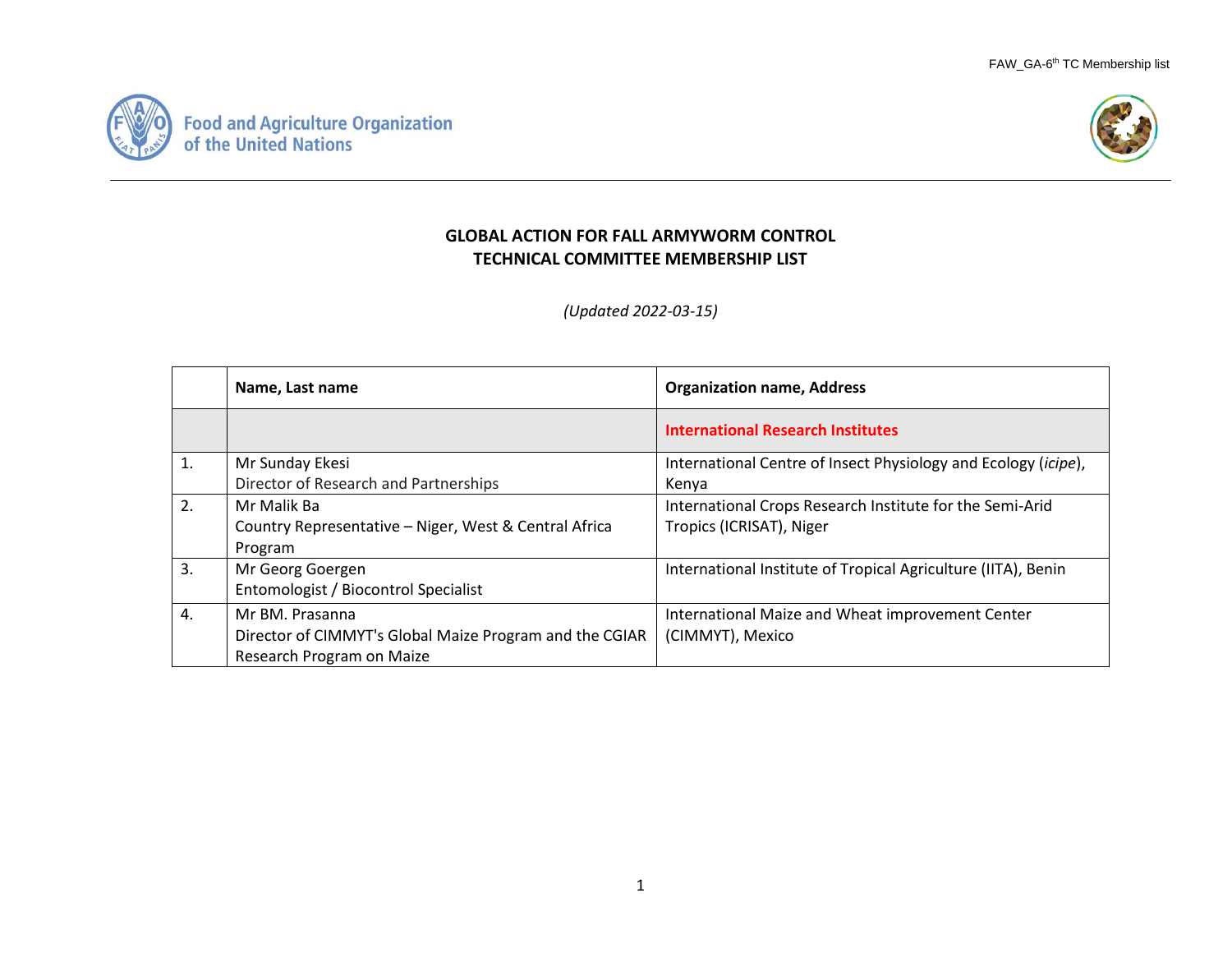| 5.  | Mr Roger Day                                         | Centre of Agriculture and Bioscience international (CABI),   |
|-----|------------------------------------------------------|--------------------------------------------------------------|
|     | Programme Executive, Action on Invasives             | United Kingdom                                               |
| 6.  | <b>Ms Tamsin Davis</b>                               | Centre of Agriculture and Bioscience international (CABI),   |
|     | <b>Development Communications Manager- Plantwise</b> | United Kingdom                                               |
| 7.  | <b>Mr Rhett Harrison</b>                             | International Centre for Agroforestry Research (ICRAF),      |
|     | Tropical Forest Ecologist & Conservation Biologist   | Zambia                                                       |
|     |                                                      | <b>National Research Institutes</b>                          |
| 8.  | Mr Ivan Hiltpold                                     | AgroScope, Switzerland                                       |
|     | <b>Biologist</b>                                     |                                                              |
| 9.  | Mr Syed Nurul Alam                                   | BARI-Bangladesh, Bangladesh                                  |
|     | <b>Principal Scientific Officer</b>                  |                                                              |
| 10. | Mr Sujay Rakshit                                     | ICAR-Indian Institute of Maize Research, PAU Campus,         |
|     | Director                                             | Ludhiana, Punjab (India)                                     |
| 11. | Mr Wang Zhenying                                     | Chinese Academy of Agriculture Science (CAAS), Beijing,      |
|     | Professor, Department of Agricultural Insects        | China                                                        |
| 12. | Mr Ivan Cruz                                         | Brazilian Agriculture Research Corporation (EMBRAPA),        |
|     | Senior Researcher (Entomology)                       | Brasília, Brazil                                             |
| 13. | Mr Carlos Blanco                                     | United States Department of Agriculture (USDA/ARS),          |
|     | Senior Entomologist                                  | Washington, D.C., United States of America                   |
|     |                                                      | <b>Academia</b>                                              |
| 14. | Mr Greg Neussly                                      | University of Florida, Belle Glade, United States of America |
|     | Professor, Director of the Everglades Research and   |                                                              |
|     | <b>Education Center</b>                              |                                                              |
| 15. | Mr Kenneth Wilson                                    | Lancaster University - Insect & Parasite Ecology Group -     |
|     | Professor of Evolutionary Ecology                    | iPEG, Lancaster, United Kingdom                              |
| 16. | Mr Juan Ferre                                        | University of Valencia, Valenica, Spain                      |
|     | Professor, Genetics                                  |                                                              |
| 17. | Mr Johnnie Van Den Berg                              | North-West University, South Africa                          |
|     | Professor; Program Manager: Integrated Pest          |                                                              |
|     | Management                                           |                                                              |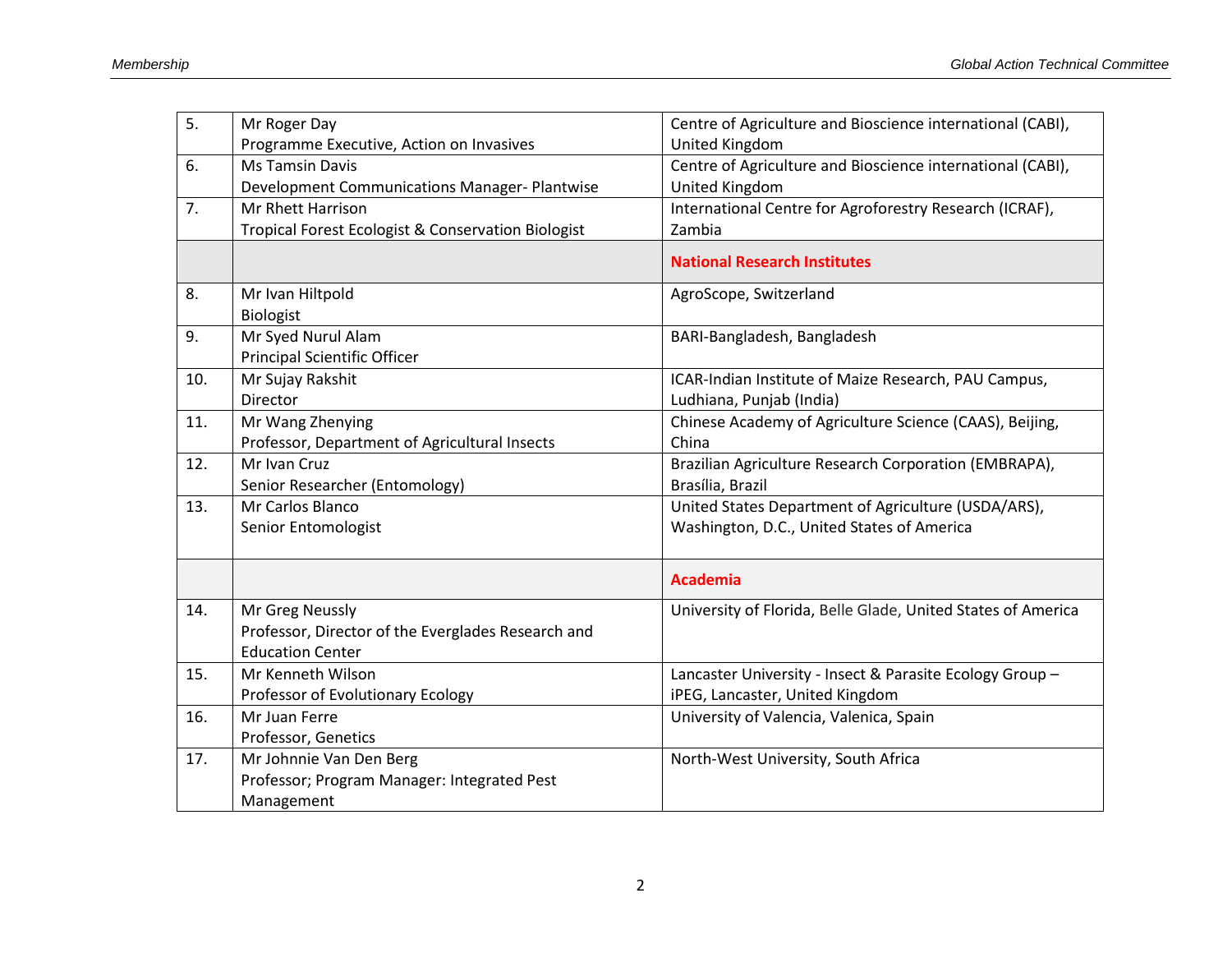| 18. | Mr David Hughes                               | Penn State University, Pennsylvania, United States of        |
|-----|-----------------------------------------------|--------------------------------------------------------------|
|     | Associate Professor of Entomology and Biology | America                                                      |
| 19. | Ms Vera Ros                                   | Wageningen University & Research, Wageningen,                |
|     | <b>Assistant Professor</b>                    | <b>Netherlands</b>                                           |
| 20. | Mr Stephan Winter                             | Leibniz-Institut DSMZ, Braunschweig, Germany                 |
|     | Head of Department Plant viruses              |                                                              |
| 21. | Mr Paul Jepson                                | Oregon State University, Corvallis, United States of America |
|     | <b>Director of Technical Operations</b>       |                                                              |
|     |                                               | <b>NGOs/Civil Society</b>                                    |
| 22. | Ms Sheila Willis                              | Pesticide Action Network (PAN UK), Brighton, United          |
|     | <b>Head of International Programmes</b>       | Kingdom                                                      |
| 23. | Mr Mel Oluoch                                 | SASAKAWA Africa Association, Kenya                           |
|     | <b>Regional Director</b>                      |                                                              |
| 24. | Mr Emmanuel Okogbenin                         | African Agricultural Technology Foundation, Nairobi, Kenya   |
|     | <b>Director of Technical Operations</b>       |                                                              |
|     |                                               | <b>Private Sector</b>                                        |
| 25. | Mr Hans Mattaar                               | AgroCare, Brussels, Belgium                                  |
|     | <b>Technical Director</b>                     |                                                              |
| 26. | Mr Andrew Ward                                | Crop Life International, Brussels, Belgium                   |
|     | <b>Stewardship Director</b>                   |                                                              |
| 27. | Ms Roma Gwynn                                 | Rationale Biopesticide strategists                           |
|     | Director                                      | Member of International Bio-pesticides Manufacturers         |
|     |                                               | Association (IBMA), Brussels, Belgium                        |
|     |                                               | <b>Development Partners</b>                                  |
| 28. | <b>Mr Robert Bertram</b>                      | <b>United States Agency for International Development</b>    |
|     | Chief Scientist,                              | (USAID), Washington, D.C., United States of America          |
|     | <b>Chairperson of the Technical Committee</b> |                                                              |
| 29. | Mr Chris Dale                                 | Plant Health Surveillance and Diagnostics Program            |
|     | <b>Assistant Director</b>                     | Plant Health Policy Branch, Biosecurity Plant Division       |
|     |                                               | Australian Department of Agriculture, Water and              |
|     |                                               | Environment                                                  |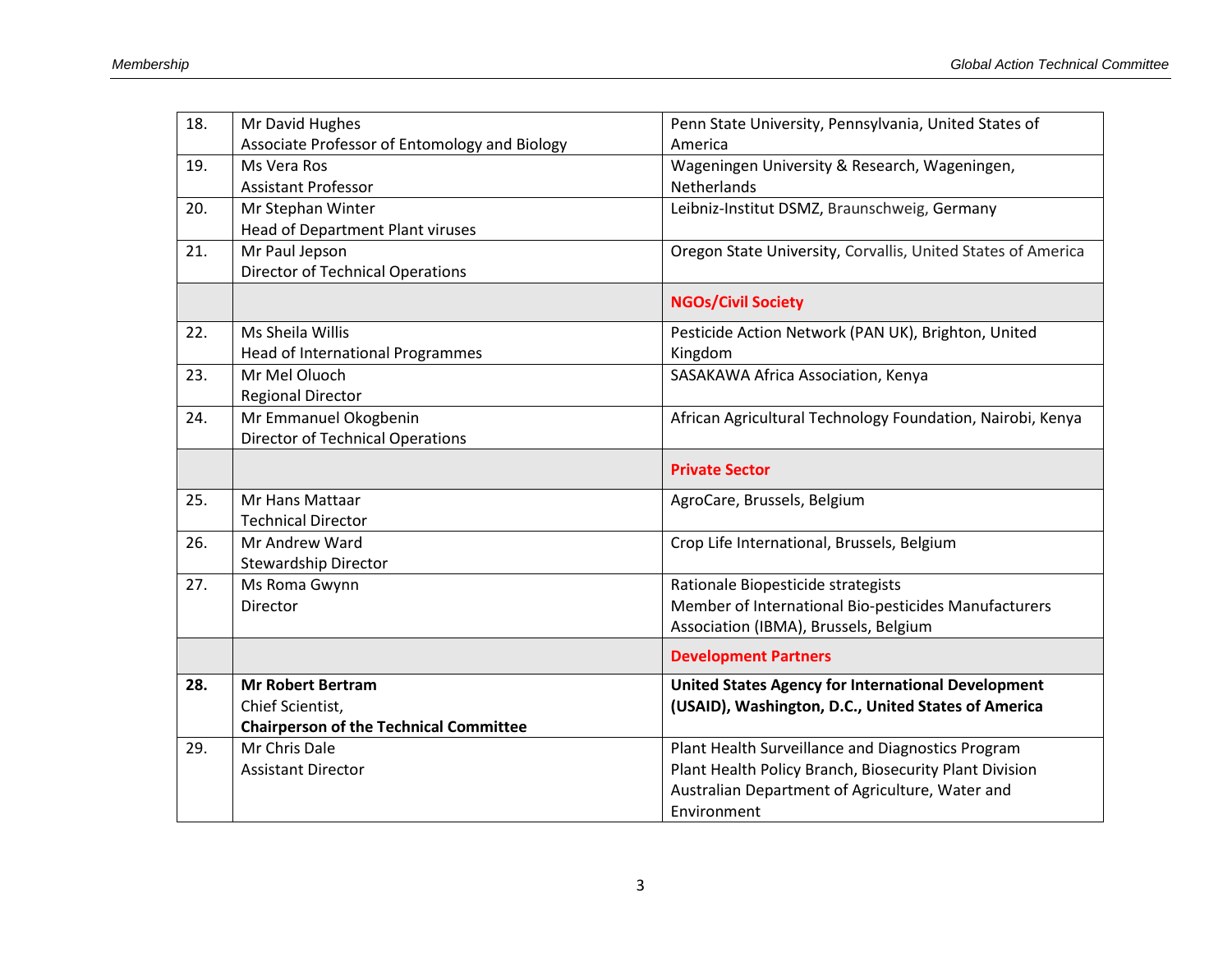| 30. | Mr Hatem Fellah                             | African Development Bank (AfDB), Regional Bureau, Dakar,       |
|-----|---------------------------------------------|----------------------------------------------------------------|
|     | Principal agronomist                        | Senegal                                                        |
| 31. | Mr Christophe Larose                        | European Commission (EC), Brussels, Belgium                    |
|     | <b>Head of Sector</b>                       |                                                                |
|     | Sustainable Agriculture (DG INTPA)          |                                                                |
| 32. | Ms Panagiota Mylona                         | European Commission (EC), Brussels, Belgium                    |
|     | Policy Officer (DG SANTE)                   |                                                                |
| 33. | Ms May-Guri Sæthre                          | <b>NORAD</b>                                                   |
|     | Senior Adviser                              |                                                                |
| 34. | Mr Neil Hausmann                            | <b>Bill &amp; Melinda Gates Foundation</b>                     |
|     | Senior Program Officer                      |                                                                |
|     |                                             | <b>Farmers</b>                                                 |
| 35. | Mr Eduardo Cruz Rojo                        |                                                                |
|     |                                             | <b>Food and Agriculture Organization of the United Nations</b> |
|     |                                             | (FAO) Participation                                            |
| 36. | <b>Ms Ismahane Elouafi</b>                  | <b>FAO Chief Scientist</b>                                     |
|     | <b>Vice Chairperson</b>                     |                                                                |
| 37. | Mr Jingyuan Xia                             | Plant Production and Protection Division (NSP)                 |
|     | Director                                    |                                                                |
| 38. | Mr Buyung Hadi                              | Plant Production and Protection Division (NSP)                 |
|     | Agricultural Officer                        |                                                                |
| 39. | Mr Yang Puyun                               | <b>Research and Extension Unit</b>                             |
|     | Agricultural Officer                        | Office for Innovation (OINR)                                   |
|     |                                             |                                                                |
| 40. | Ms Rosanne Marchesich                       | <b>Emergency and Resilience Division (OER)</b>                 |
|     | Senior Emergency and Rehabilitation Officer |                                                                |
| 41. | Mr Zhongxin Chen                            | <b>Information Technology Division (CSI)</b>                   |
|     | Senior Information Technology Officer       |                                                                |
| 42. | Mr Chado Tshering                           | Office for Small Island Developing States (SIDS), Least        |
|     | Programme Officer                           | Developed Countries (LDCs) and Land-locked Developing          |
|     |                                             | Countries (LLDCs) (OSL)                                        |
|     |                                             |                                                                |